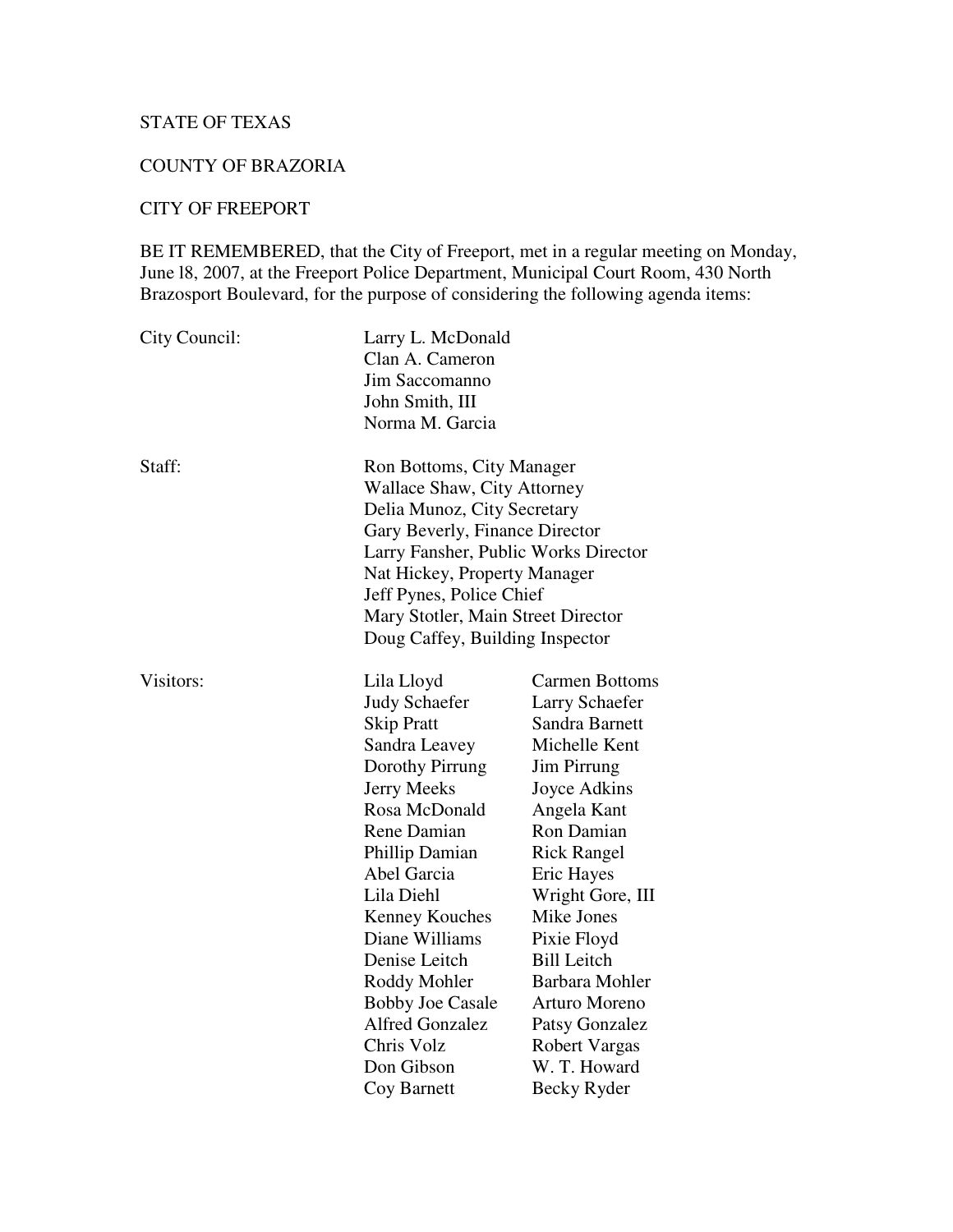Shawn Willett Steve Like Phil Elam

#### Call to Order.

Mayor McDonald called the meeting to order at 6:03 p.m.

Invocation by Pastor Don Gibson from the First Assembly of God Church.

Invocation by Pastor Don Gibson from the First Assembly of God Church.

Pledge of Allegiance.

Mayor McDonald led the Pledge of Allegiance.

# Approval of the June 4, 2007 Council Minutes.

On a motion by Councilman Smith, seconded by Councilwoman Garcia, with all present voting "aye", Council unanimously approved the minutes of June 4, 2007.

# Attending Citizens and Their Business.

Pastor Abel Garcia of 1751 W. 9<sup>th</sup> Street asked that all be reminded of the rules and procedures during the council meeting. The last council meeting was difficult to hear and confusing. The audience could not hear council's recommendations. Council should do business in a orderly way.

Bobby Casale announced that a Town Hall Meeting is being held in Lake Jackson at the Civic Center concerning appraisals and property taxes.

# **Recognition** of Alfred and Patsy Gonzales for their exemplary action in preventing a crime.

Chief Pynes presented Alfred Gonzalez with a plaque for his exemplary action in preventing a crime on June 5, 2007.

**Public Hearing**: To consider designating the following described real property located within the corporate boundaries of the City as a reinvestment zone for the purpose of entering into an agreement with the owner or owner's thereof granting a tax abatement:

> Lot l Mystery Harbor Subdivision Freeport, Brazoria County, Texas.

Mayor McDonald opened the public hearing at 6:11 p.m. to consider designating the following described property located within the corporate boundaries of the City as a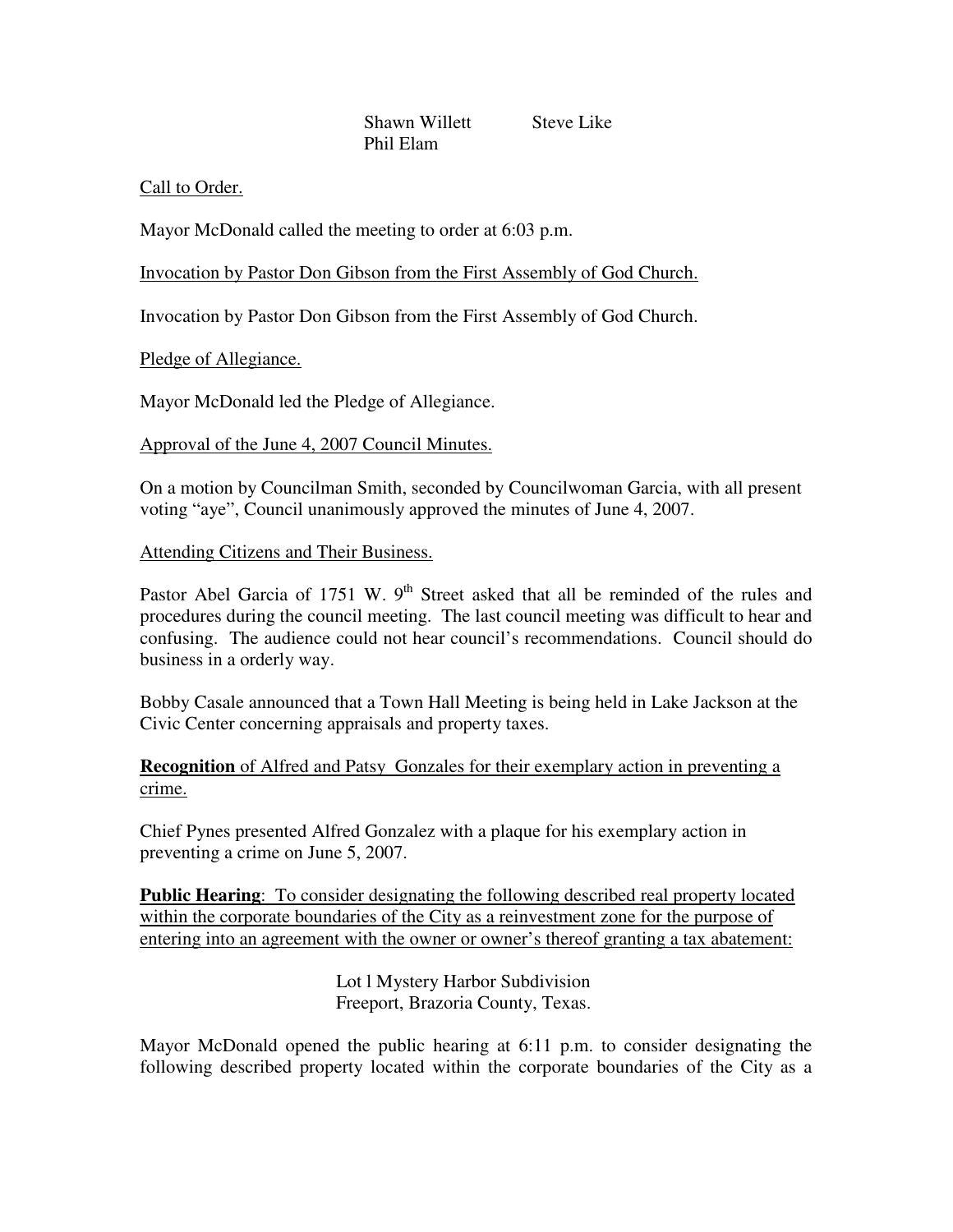reinvestment zone for the purpose of entering into an agreement with the owner or owner's thereof for the purpose of granting tax abatement.

Joyce Adkins of 102 N. Ave C., wanted the agendas to be more explanatory and more detailed. She did not know the location of the described property.

Angela Kant asked what the public hearing was about. Mr. Shaw explained that the City Council by ordinance must designate an area as a reinvestment zone. Prior to adopting such an ordinance the City Council must conduct a public hearing on the designation that entitles all interested persons to speak and present evidence for or against the designation. Also a resolution is brought to council to approve the tax abatement agreement.

There being no further questions or comments, Mayor McDonald closed the public meeting at 6:19 p.m.

Consideration of the approval of Ordinance No. 2007-2166 designating improvements to land located within the incorporated limits of said city as a reinvestment zone to be known as the Thomas M. and Katherine R. Dennis reinvestment zone.

On a motion by Councilman Cameron, seconded by Councilman Smith, with all present voting "aye", Council unanimously approved Ordinance No. 2007-2166 designating improvements to land located within the incorporated limits of said city as a reinvestment zone to be known as the Thomas M. and Katherine R. Dennis reinvestment zone.

Consideration of the approval of Resolution No. 2007-2139 granting a tax abatement agreement to Thomas and wife, Katherine R. Dennis.

On a motion by Councilman Cameron, seconded by Councilman Saccomanno, with all present voting "aye", Council unanimous approved Resolution No. 2007-2139 granting a tax abatement agreement to Thomas and Katherine R. Dennis.

Consideration of the approval of a request from Avera Development for the following regarding a proposed 144 unit apartment complex:

- a. Tax Abatement
- b. Utility Assistant
- c. Closing and selling Broad Street right of way between Yaupon and Arbutus.
- d. Allowing parking curb cuts along the perimeter of the property with the exception of  $2<sup>nd</sup>$  Street.

Phil Elam, Project Manager for Avera Development reviewed with Council the above requests for the proposed 144 unit apartment complex.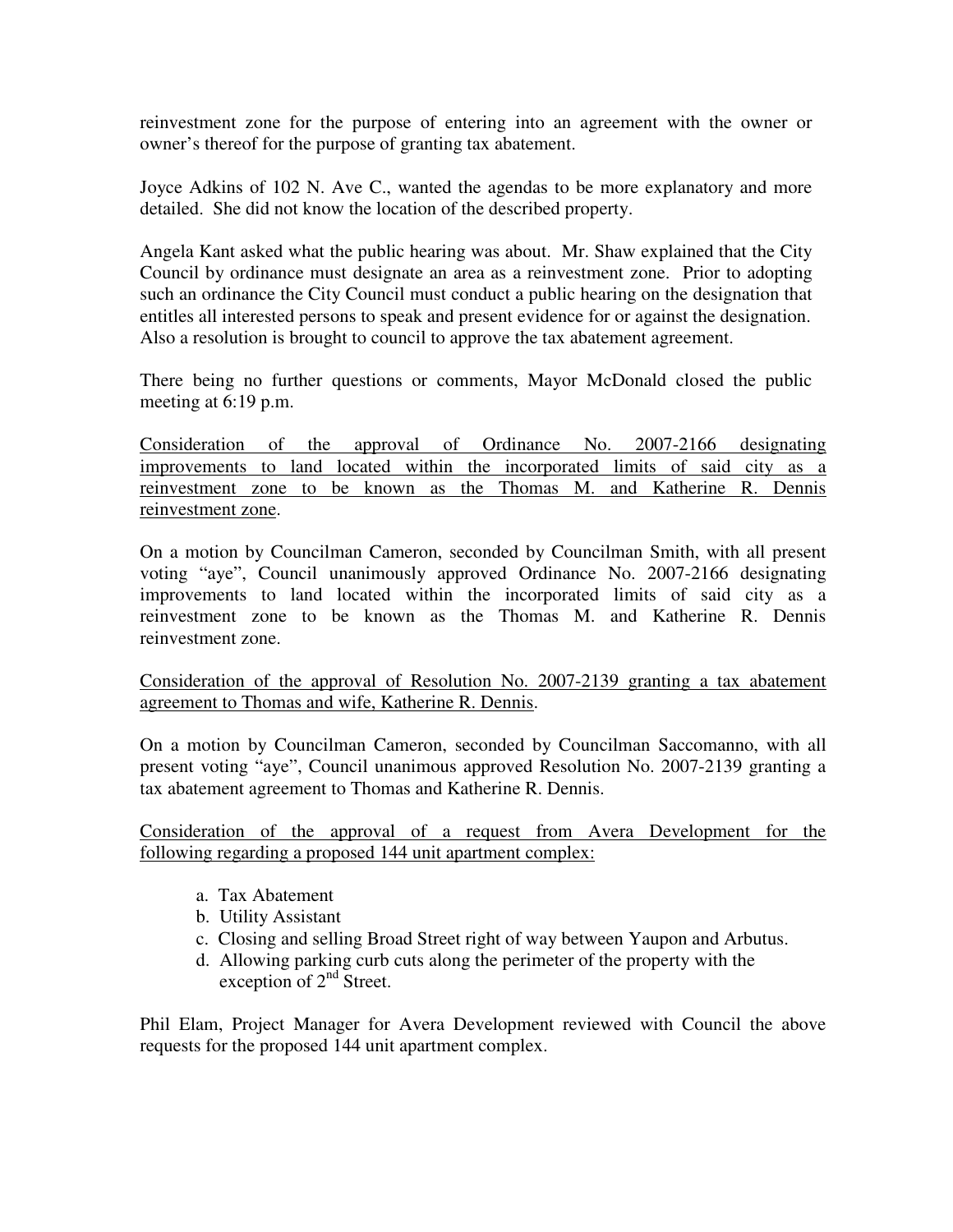- a. Council agree a tax Abatement for the project under the current guidelines of the City, which includes projects over five million dollars, a 100% abatement for three years, 75% the fourth year, and 50% in the fifth year. The Council also agreed to consider amending this tax abatement agreement if the guidelines are extended during the twoyear review and approval of the tax abatement guidelines that will take place in August 2007.
- b. Council agree to help facilitate utility improvements.
- c. Council agree to sell Broad Street between Yaupon and Arbutus.
- d. Council agree to allow curb cut parking along the exterior of the project with the exception of 2<sup>nd</sup> Street.

On a motion by Councilman Smith, seconded by Councilman Cameron, with all present voting "aye", Council unanimously approved the above requests.

Consideration of the approval of a request from Robert Vargas to waive liens on Block 598, Lot 23-24, Velasco Townsite.

Mr. Vargas purchased the property through a sheriff's sale and was not aware of property liens of \$4,131.51.

On a motion by Councilman Cameron, seconded by Councilman Saccomanno, with all present voting "aye", Council unanimously approved Mr. Shaw's suggestion to table this item until Mr. Darlow submitted an opinion.

Consideration of the approval of selling the City's interest on Block 74, Lot 10, Freeport, Townsite, known as 506 West 7<sup>th</sup> Street.

On a motion by Councilman Smith, seconded by Councilwoman Garcia, with all present voting 4 to 1, Council approved Mr. Hickey's recommendation not to sell the City's interest on Block 74, Lot 10, Freeport, Townsite, known as 506 W. 7<sup>th</sup> Street. Councilman Cameron opposed.

Consideration of the approval of Ordinance No. 2007-2167 adding a definition of "vehicle" to section 111.01 of the Code of Ordinance of said city; amending section 111.09 (B) of said Code of Ordinance to limit the time mobile food vendors may remain standing, stopped or parked.

On a motion by Councilman Saccomanno, seconded by Councilman Smith, with all present voting "aye", Council unanimously approved Ordinance No. 2007-2167 adding a definition of "vehicle", to section 111.01 of the Code of Ordinance of said city, amending section 111.09 (B) of said Code of Ordinance to limit the time mobile food vendors may remain standing, stopped or parked.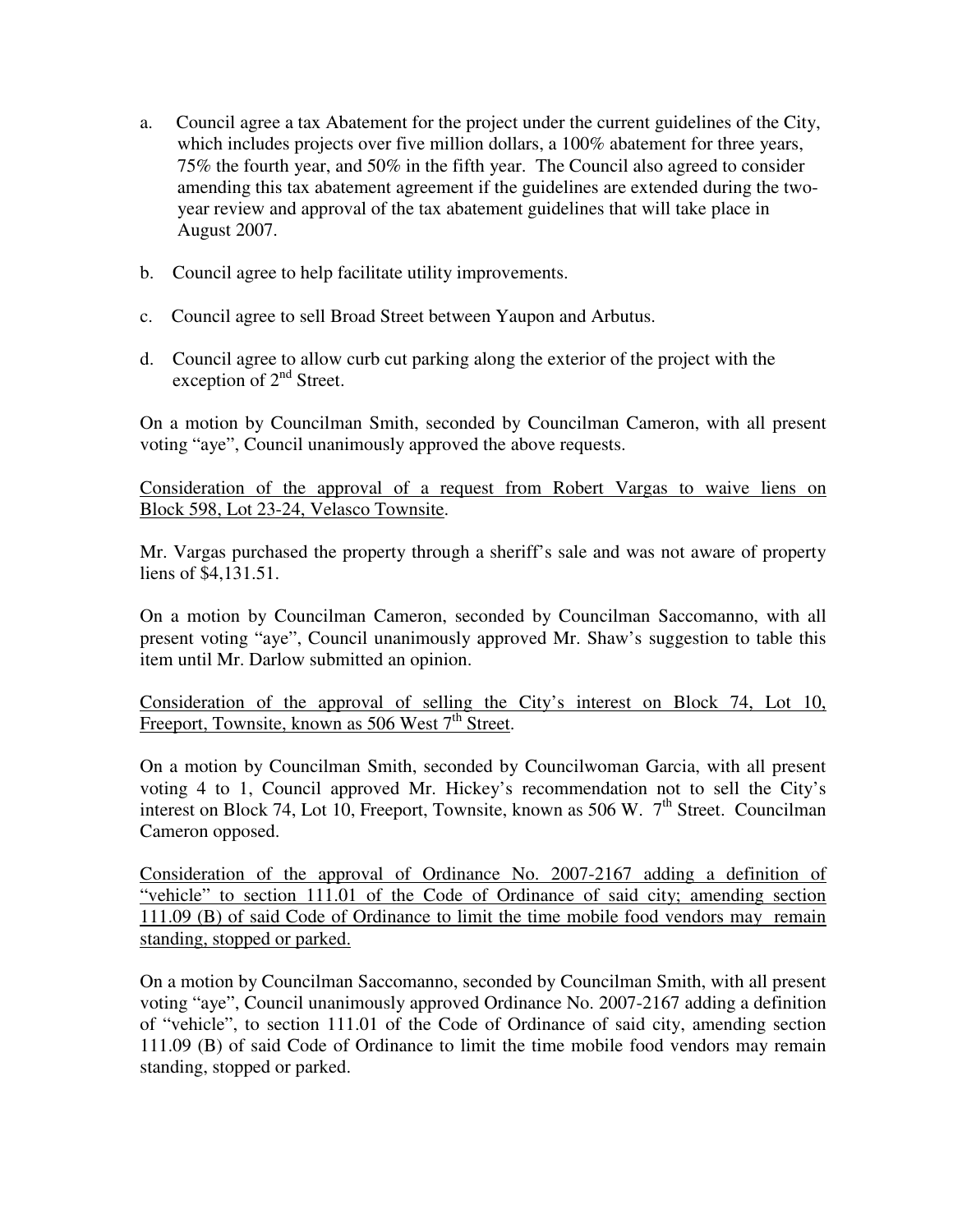Consideration of the approval of Resolution No. 2007-2140 setting the rate to be charged by taxicabs operating within the City.

On a motion by Councilman Smith, seconded by Councilman Cameron, with all present voting "aye", Council unanimously approved Resolution No. 2007-2140 setting the rate to be charged by taxicabs operating within the City.

Consideration of the approval purchasing a Helisieve Unit for the wastewater treatment plant.

An informational item, no action taken.

Consideration of the approval of setting a public hearing to consider designation of the reinvestment zone and execution of a tax agreement for William Howard and Candance Kasserman for 93 Dolphin Lane, Freeport, Texas.

On a motion by Councilman Cameron, seconded by Councilman Smith, with all present voting "aye", Council unanimously approved July l6, 2007 at 6:00 p.m., to hold a public hearing to consider designation of the reinvestment zone and execution of a tax agreement for William Howard and Candance Kasserman for 93 Dolphin Lane, Freeport, Texas.

Consideration of the approval of setting a bid date for rebidding a deck for River Place project.

Mr. Rene Damian discussed the materials and redesign of RiverPlace deck project.

On a motion by Councilman Cameron, seconded by Councilman Smith, with all present voting "aye", Council unanimously approved Mr. Bottoms' recommendation to set a bid date for July 12, 2006 at 2:00 p.m. for rebidding a deck for River Place project.

Consideration of the approval of appointing qualified person(s) and Council liaison(s) to the following boards and commissions.

**Planning Commission**: On a motion by Councilman Saccomanno, seconded by Councilman Smith, with all present voting 3 to 2, Council approved Linda Allen, Abel Garcia, Michelle Kent, and Diane Williams to the Planning Commission of said city. Mayor McDonald and Councilman Cameron opposed.

**Library Board**: On a motion by Councilman Smith, seconded by Councilwoman Garcia, with all present voting "aye", Council unanimously approved: Joyce Girouard, June Strambler, Nancy Hughes, and Margie Edwards to the Library Board of said city.

**Board of Adjustment**: On a motion by Councilman Smith, seconded by Councilwoman Garcia, with all present voting "aye", Council unanimously approved: Terry Starnes, Jim Pirrung, James F. Lindsey and Tim Closs to the Board of Adjustment.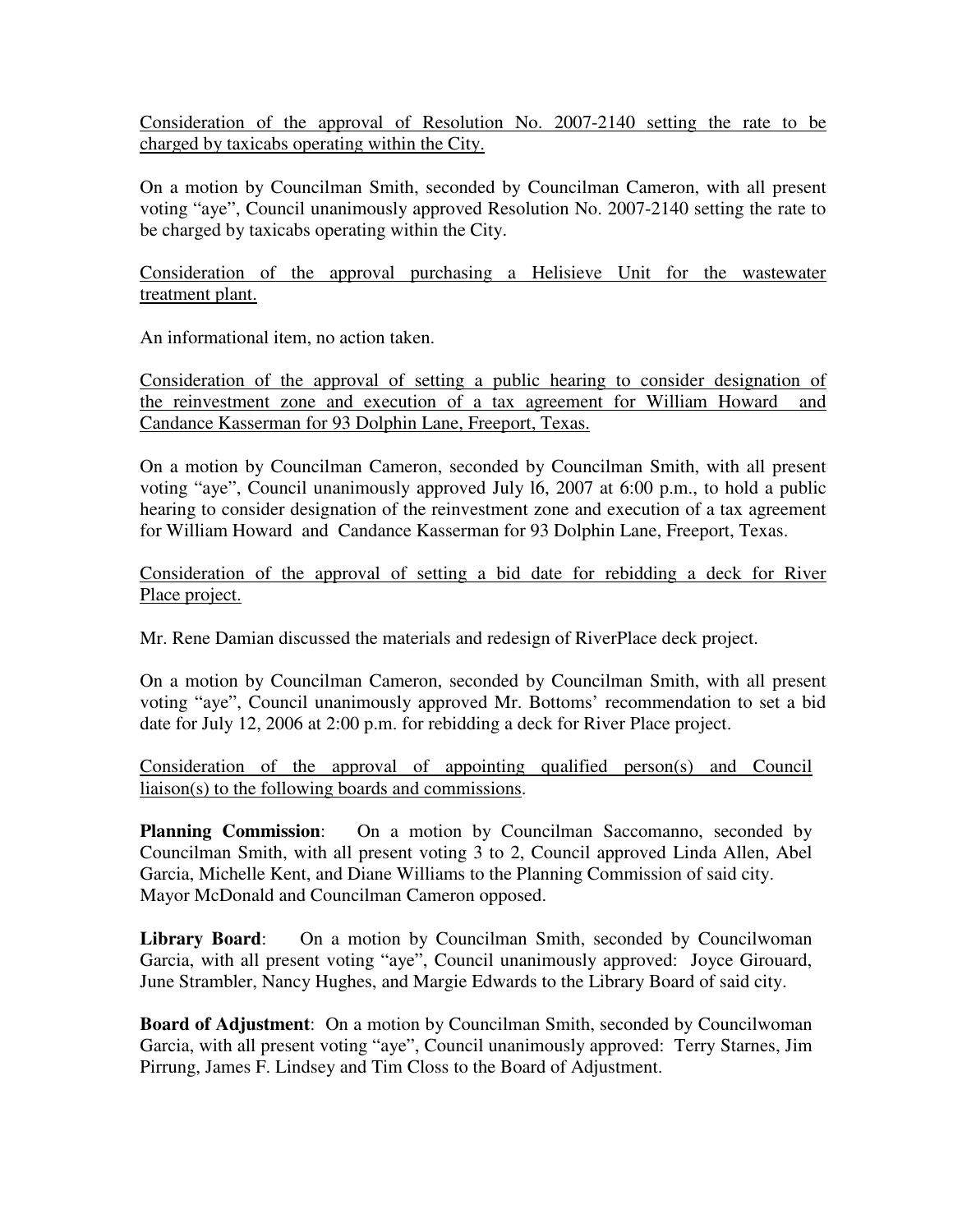**Urban Renewal Board:** On a motion by Councilman Cameron, seconded by Councilman Smith, with all present voting "aye", Council unanimously approved: Jason Montier to the Urban Renewal Board.

**Beautification/Parks & Recreation Committee**: On a motion by Councilman Smith, seconded by Councilman Saccomanno, with all present voting "aye", Council unanimously approved: Dan Tarver, Margaret L. McMahan, Eddie Virgil, Janice Hawley, and Mingo Marquez replacing Carol Rangel to an unexpired term.

**Economic Development Corporation**: On a motion by Councilman Saccomanno, seconded by Councilman Garcia, with all present voting "aye", Council unanimously approved: John Smith, Mark Wessels, Carlos Martinez, and Louie Jones to the Economic Development Corporation of said city.

**Senior Citizens Commission**: On a motion by Councilman Smith, seconded by Councilwoman Garcia, with all present voting "aye", Council unanimously approved: Mary Darnell, Beverly Garrison, Martha Westbrook, and Joan Stovall to the Senior Citizens Commission board.

**Charter Review Commission:** On a motion by Councilman Smith, seconded by Councilwoman Garcia, with all present voting "aye", Council unanimously approved: Bill Rains, Joyce Adkins, Freddie Brenk, Dorothy Pirrung, and Toby Davenport to the Charter Review Commission.

## Elected Official Report

Councilman Smith announced that Father Mike Gemignani founder of the Brazosport Medical Center will be leaving the area and being recognized on Thursday, June 21, 2007 and June 24, 2007 at St. Paul Episcopal Church.

Mayor McDonald attended the SBCA meeting. The animal control officer is working double duty picking up dogs and cats.

#### W**ork Session**

#### Administration Report

Mr. Bottoms announced that the Mosquito Festival in Clute will be July 28, 2007 and is looking for council members to participant in their annual council challenge. Clute's open house for their new building is scheduled for June 24, 2007. Budget meeting are scheduled for July  $23^{\text{rd}}$  & July  $24^{\text{th}}$  at 5:00 p.m. at City Hall,  $2^{\text{nd}}$  Floor. FM 1495 feeder road project moving forward, widening the north side of ramp with no expense to the city.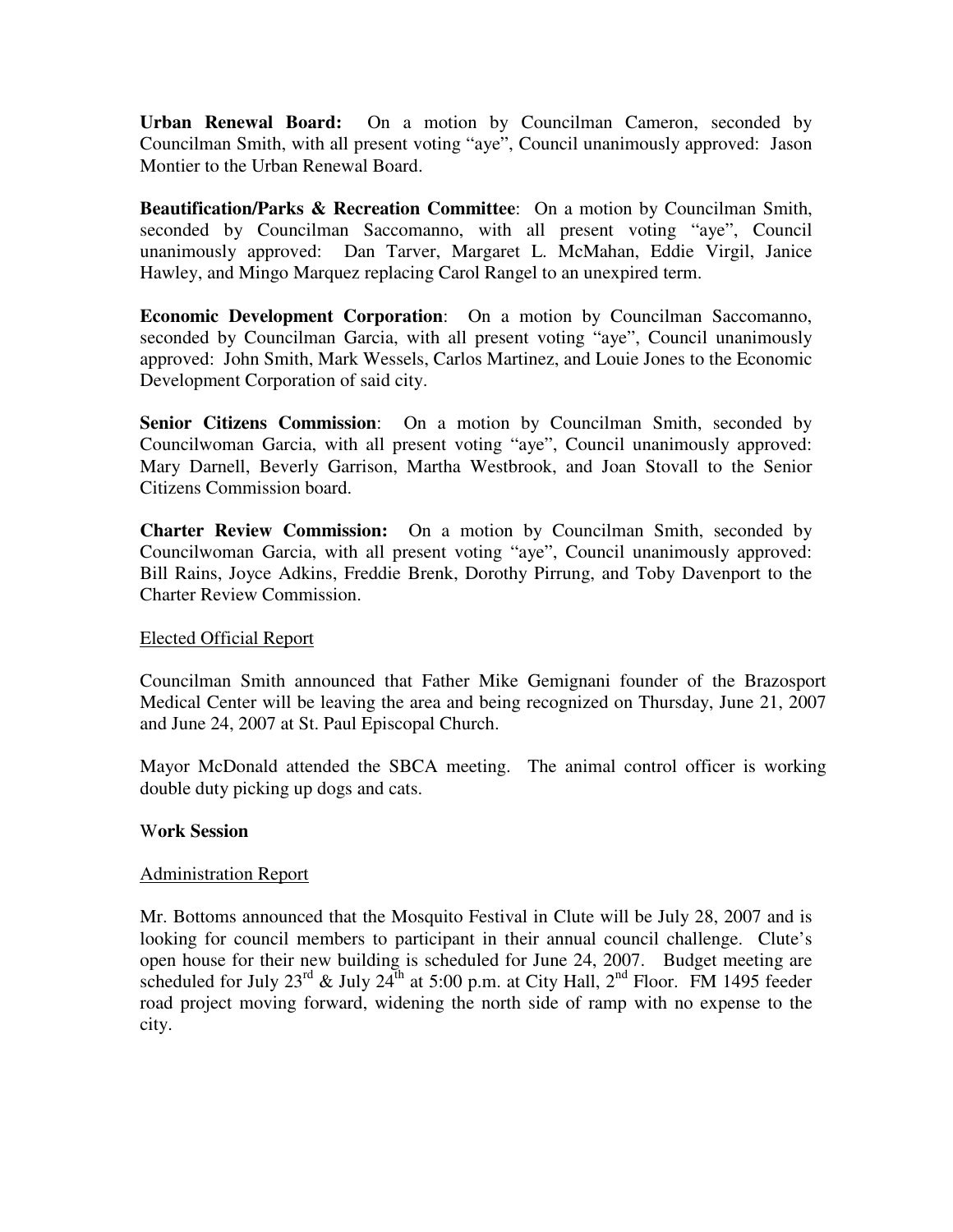#### Discussion concerning modular homes.

Two modular homes have been brought to the City. Mr. Shaw provided and read the legal position and implication. The modular homes differ from the manufactured dwelling in several respects. Each modular is inspected by the state at the place of manufactured. The city can not have an ordinance that excludes modular homes. They can go any where that a standard built house can be built.

Steve Light representing Patriot Homes, has built modular homes since 1992. He explained the modular homes are less costly, not because of cheaper materials, but because of the efficiency in which the homes are built. The modular homes are built to state code and to sustain 120 mile per hour wind.

Mayor McDonald closed the work session and opened the executive session at 8:30 p.m.

#### **Executive Session**:

A. Section 551.071 Government Code:

Consultation with City Attorney concerning pending or contemplated litigation settlement offers or other matter in which his duty to the City Council under the Texas Disciplinary Rules of professional Conduct of the State Bar of Texas clearly conflicts with Chapter 551, Government Code, to wit:

- (l) Port Freeport
- B. Section 551.072 Government Code:

Deliberations concerning the purchase, exchange, lease or value of real property when deliberation in an open meeting might have a detrimental affect on the position of the City Council in negotiations with a third person, to wit:

(1) Golf Course

C. Section 551.074 Government Code:

Deliberations concerning the appointment, employment, evaluation, reassignment, duties, discipline or dismissal of a public officer or employee or to hear a complaint or charge against an officer or employee, to wit:

#### (1) City Manager

Mayor McDonald reconvened the open session at 9:40 p.m.